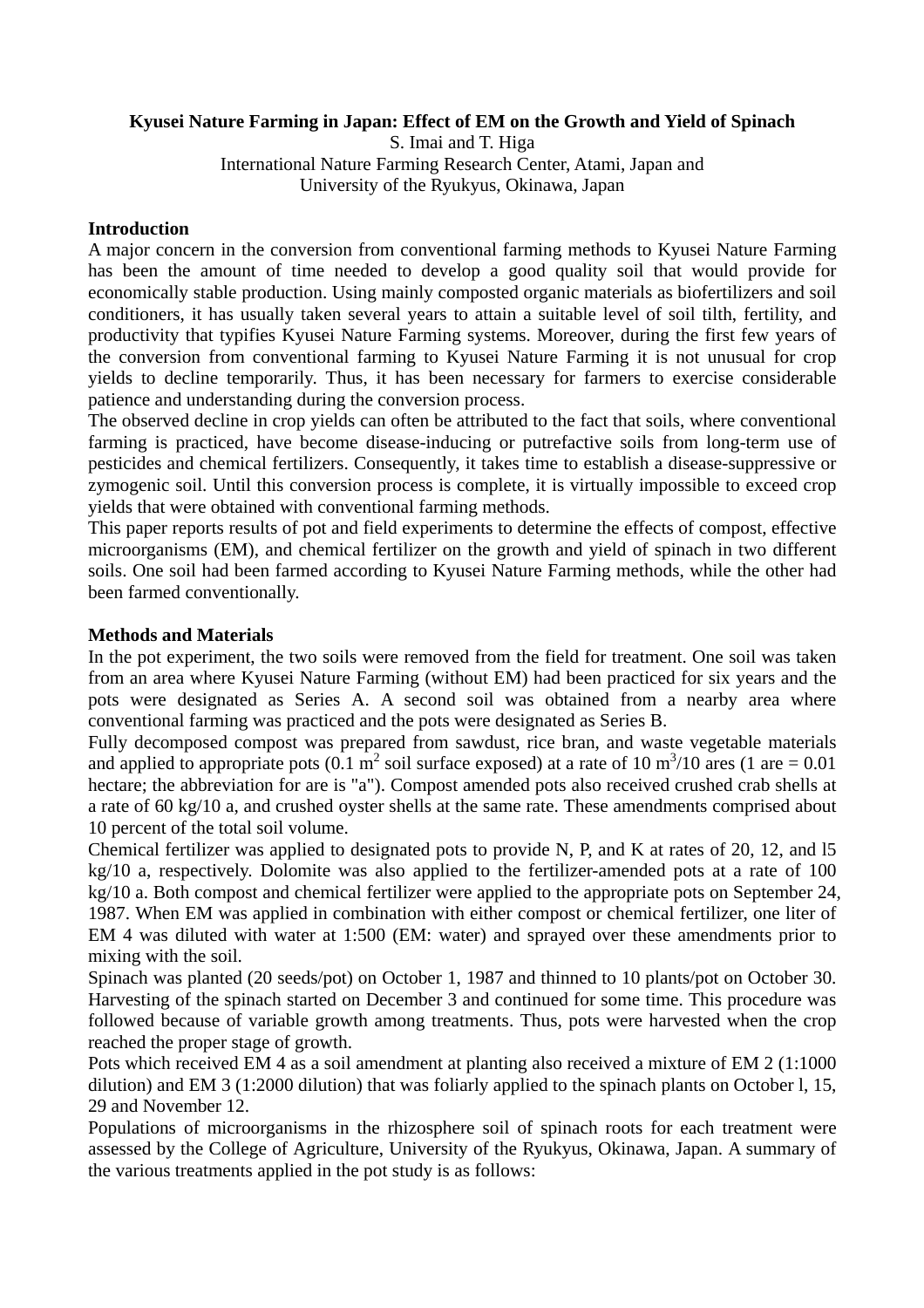| Series A: Soil from Kyusei Nature Farming Area |
|------------------------------------------------|
| Treatment 1 - Compost only                     |
| Treatment $2 -$ Compost + EM                   |
| Series B: Soil from Conventional Farming Area  |
| Treatment 3 - Compost only                     |
| Treatment $4 -$ Compost + EM                   |
| Treatment 5 - Chemical fertilizer only         |
| Treatment $6$ - Chemical fertilizer $+$ EM     |
|                                                |

These treatments are also summarized in Table 1. All treatments were replicated three times.

## **Table 1. Designation of Treatments Applied to Two Different Soils in a Pot Experiment to Determine the Effect of Compost, EM, and Chemical Fertilizer on the Growth and Yield of Spinach.**

| <b>Soils</b>              | <b>Treatments</b>   |                                                |                          |   |  |  |  |
|---------------------------|---------------------|------------------------------------------------|--------------------------|---|--|--|--|
|                           | <b>Compost Only</b> | $Compost + EM$ Fertilizer Only Fertilizer + EM |                          |   |  |  |  |
| Series A:                 |                     |                                                |                          |   |  |  |  |
| (soil from Kyusei Nature) |                     |                                                | $\overline{\phantom{a}}$ |   |  |  |  |
| Farming Area)             |                     |                                                |                          |   |  |  |  |
| Series B:                 |                     |                                                |                          |   |  |  |  |
| (soil from Conventional)  |                     | $\overline{A}$                                 |                          | h |  |  |  |
| Farming Area)             |                     |                                                |                          |   |  |  |  |

# **Results and Discussion**

## **Pot Experiment**

The populations of microorganisms in the root surface-rhizosphere soil of spinach plants as affected by the various treatments after 11 weeks of growth are reported in Table 2. The number of aerobic bacteria was higher in both of the compost-amended soils when EM was used as an inoculant, compared with compost applied without EM. However, when EM was applied with chemical fertilizer, the number of aerobic bacteria was actually lower than when only fertilizer was applied. This suggests that chemical fertilizer may have created an unfavorable environment for this particular group of microorganisms.

|                                  | <b>Series A</b> |                | <b>Series B</b> |                |       |       |  |
|----------------------------------|-----------------|----------------|-----------------|----------------|-------|-------|--|
| <b>Microorganisms</b>            | <b>Compost</b>  | <b>Compost</b> | <b>Compost</b>  | <b>Compost</b> | Fert. | Fert. |  |
|                                  | only            | $+EM$          | only            | $+EM$          | only  | $+EM$ |  |
| Aerobic bacteria (x $10'$ )      | 8.53            | 11.3           | 6.21            | 8.45           | 13.3  | 8.13  |  |
| Mold fungi (x $10^5$ )           | 1.26            | 7.85           | 1.36            | 10.8           | 0.38  | 0.82  |  |
| Actinomycetes $(x 10^6)$         | 3.64            | 2.85           | 2.27            | 1.69           | 1.05  | 1.64  |  |
| Lactic acid bacteria (x $10^3$ ) | 1.19            | 1.43           | 0.15            | 13.8           | 1.50  | 2.98  |  |
| Fusarium spp. $(x 10^3)$         | 1.86            | 5.71           | 15.1            | 5.76           | 30.0  | 14.2  |  |
| Fusarium occupancy (%)           | 1.48            | 0.73           | 11 1            | 0.53           | 80.0  | 17.3  |  |

**Table 2. Populations of Microorganisms in the Rhizosphere of Spinach Plants Grown in Pot Cultures of Two Different Soils Treated with Compost, EM, and Chemical Fertilizer.\*** 

\* Data are expressed as numbers of microorganisms per gram of soil (dry weight basis). Microbial counts were made on December 25, 1988 after 11 weeks of growth.

Soil in Series A was taken from Kyusei Nature Farming area.

Soil in Series B was taken from conventional farming area.

The rhizosphere fungal populations were significantly higher for both the nature-farmed soil and conventionally- farmed soil when EM was used as an inoculant after the application of compost or chemical fertilizer. The numbers of mold fungi were markedly depressed by the application of chemical fertilizer, with or without EM.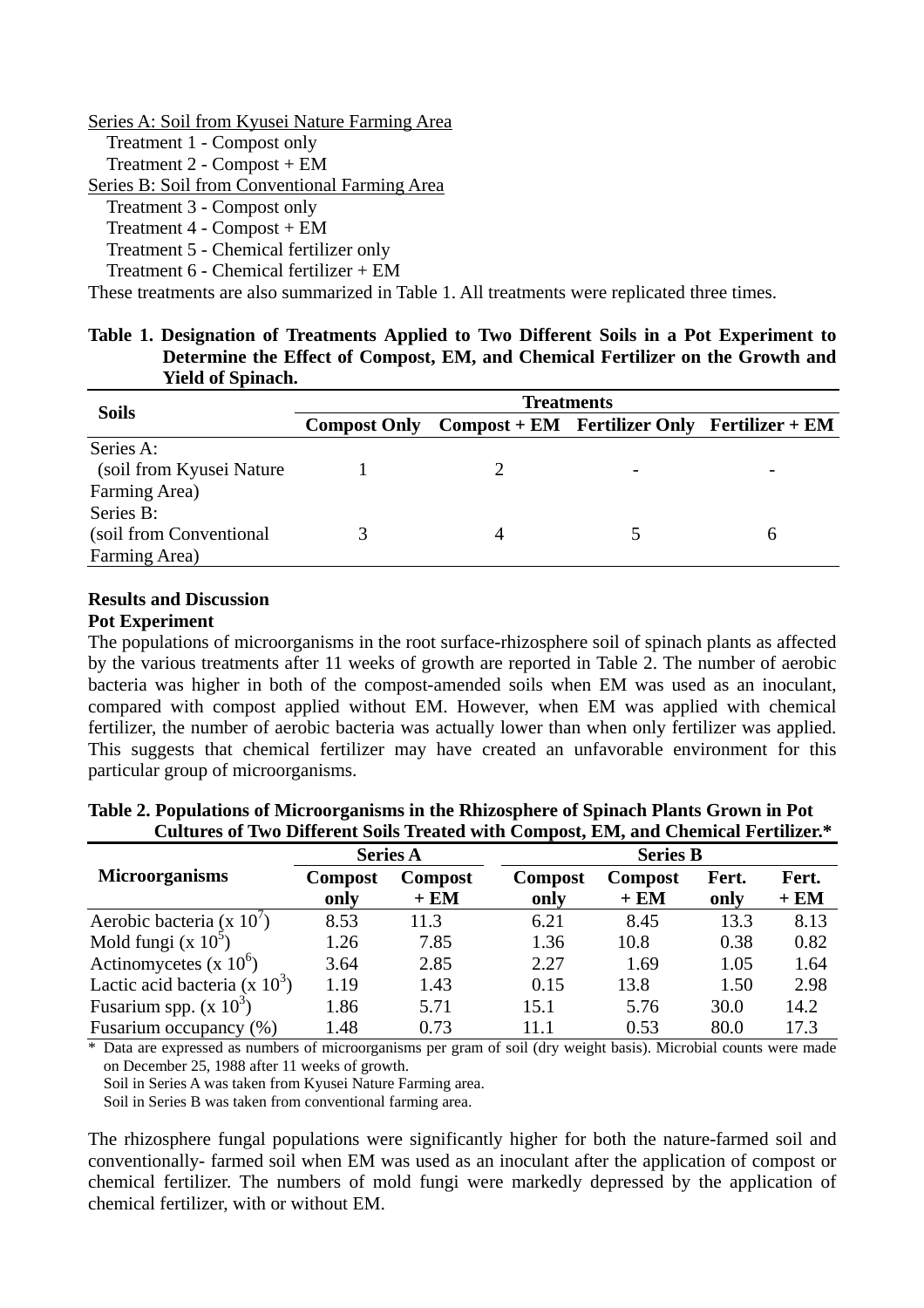The number of actinomycetes was higher in both compost- amended soils, and were slightly lower when EM was applied. The lowest number of actinomycetes was found in the conventionallyfarmed soil and they increased marginally from treatment with EM.

The populations of lactic acid bacteria were higher for all treatments that included EM, and were particularly high for the conventionally- farmed soil when amended with compost + EM. Populations were slightly higher when the conventionally- farmed soil was treated with chemical fertilizer + EM compared with fertilizer alone.

The number of *Fusarium* spp. (a group of known soil-borne plant pathogenic fungi) was increased when the compost-amended, nature-farmed soil was treated with EM. However, the presence of EM appeared to significantly suppress the number of *Fusarium* spp. in the rhizosphere of spinach plants grown in the compost-amended, conventionally- farmed soil. The highest population of *Fusarium* spp. was found in the rhizosphere of the fertilizer-amended, conventionally- farmed soil. However, the population of this particular plant pathogen was significantly reduced by treatment with EM.

A most interesting observation reported in Table 2 is that of *Fusarium* spp. occupancy. The data show the dramatic reduction in the presence of this plant pathogenic fungus in the rhizosphere of both soils due to the application of EM. The percent reduction of *Fusarium* spp. by EM in the compost-amended, nature- farmed and conventionally -farmed soils was approximately 50 and 95 percent, respectively. The reduction in *Fusarium* spp. in the fertilizer- amended, conventionallyfarmed soil from EM treatment was near 80 percent. These results indicate that EM can significantly enhance the transformation of a disease-inducing soil to a disease-suppressive soil.

The yields of spinach grown in pot cultures of the two soils that were treated with compost, EM, and chemical fertilizer are reported in Table 3. The highest total yield and average weight per plant was obtained with the fertilizer-amended soil that had been farmed conventionally. When EM was applied with the chemical fertilizer treatment the result was a small decline in the total yield and average plant weight.

The next highest yield was obtained from adding compost and EM to the soil that had been farmed according to nature farming methods. This indicates that considerably higher crop yields can be expected by utilizing EM in Kyusei Nature Farming practices which previously depended only on compost as a biofertilizer and soil conditioner.

While the highest spinach yield resulted from the fertilizer only treatment (Table 3, Series B) it is important to note that these pot cultures had the highest *Fusarium* spp. occupancy (Table 2). Consequently, after chemical fertilizer was applied, the conventionally -farmed soil reached a high potential for becoming a disease-inducing soil. If the treatment was repeated and spinach planted again, there is a high probability that severe crop injury from *Fusarium* could occur. One alternative is to follow spinach with a crop that is not subject to *Fusarium* injury. Perhaps a better alternative, even when chemical fertilizer is used, is to apply EM which greatly reduces the soil inoculum density and disease incidence of *Fusarium* spp. as reported in Table 2.

| Table 3. Yield of Spinach Grown in Pot Cultures of Two Different Soils Treated With Compost |  |  |  |
|---------------------------------------------------------------------------------------------|--|--|--|
| <b>EM</b> and Chemical Fertilizer.*                                                         |  |  |  |

|                          | <b>Series A</b>        |                         | <b>Series B</b> |                         |               |               |  |
|--------------------------|------------------------|-------------------------|-----------------|-------------------------|---------------|---------------|--|
| <b>Yield Parameters</b>  | <b>Compost</b><br>only | <b>Compost</b><br>$+EM$ | Compost<br>only | <b>Compost</b><br>$+EM$ | Fert.<br>only | Fert<br>$+EM$ |  |
| Number of plants         | 30                     | 28                      | 30              | 30                      | 30            | 30            |  |
| Total fresh weight (g)   | 135                    | 345                     | 37              | 92                      | 436           | 402           |  |
| Average weight/plant (g) | 4.5                    | 12.3                    |                 | 3.1                     | 14.5          | 13.4          |  |
| Relative yield (%)       | 100                    | 273                     | 27              | 69                      | 322           | 298           |  |

\* Spinach was harvested in December 1988 after 10 to 11 weeks of growth. Yield is reported as fresh weight.

Soil in Series A was taken from Kyusei Nature Farming area.

Soil in Series B was taken from conventional farming area.

Relative yield is expressed as the percent of that obtained from compost- amended, nature farming soil designated as 100 percent.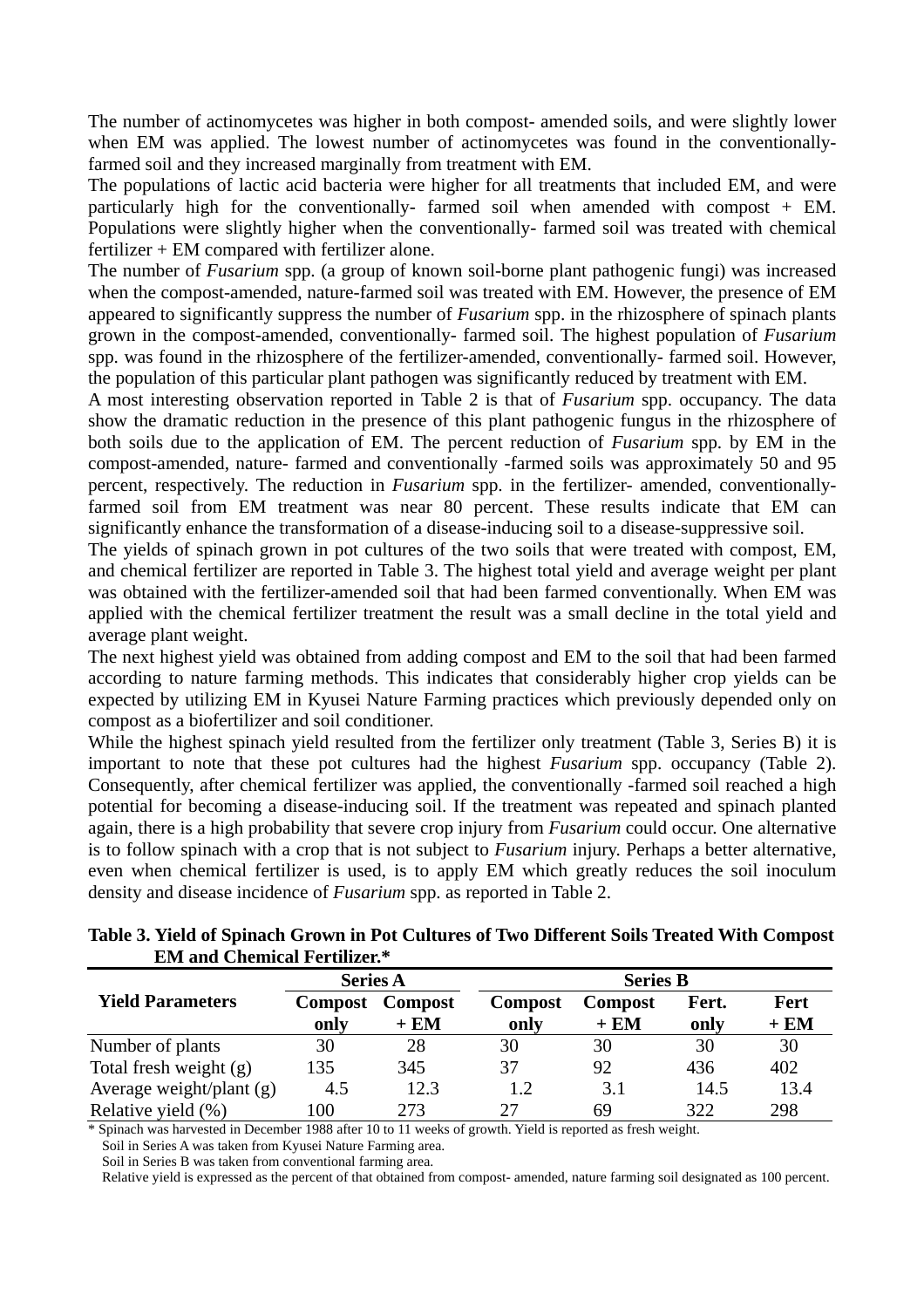The lowest yield and plant weight (Table 3) resulted from the application of compost only to the soil that had been farmed conventionally. However, when EM was included there was a substantial increase in the yield parameters, although the values were still low compared with the other treatments. This seems to reflect the frequently reported observation that crop yields generally decline during the initial conversion from conventional farming to Kyusei Nature Farming.

In comparing the compost only treatments for the two soils (Table 3) it is apparent that the yield values were considerably higher for the soil that was farmed according to Kyusei Nature Farming methods. The most likely explanation is that the regular additions of compost over time have increased the reserve of total plant nutrients which provides a slow but continuous release of available nutrients through microbiological interactions. On the other hand, conventionally- farmed soils receive mainly chemical fertilizers that provide readily available nutrients to the plant. However, a substantial amount of the fertilizer nutrients are lost through leaching, runoff, and volatilization and the soil soon reaches a condition of deficiency.

Conventionally- farmed soils often contain low levels of organic matter compared with those subject to Kyusei Nature Farming. Soil organic matter is important for the storage, retention and supply of available nutrients for plant growth; it is the site of most microbiologically- mediated processes and absolutely vital to facilitate the conversion of a disease-inducing soil to a disease-suppressive soil.

## **Field Experiment**

A field experiment was conducted on the farm of Mr. Hatanaka in Nara Prefecture; he has been practicing Kyusei Nature Farming for spinach production since 1982. Table 4 shows his spinach yields from 1982, when he began the conversion from conventional farming to Kyusei Nature Farming, through 1987, the year he started using EM.

In Type 1 cultivation, where spinach is planted in the fall and harvested in the winter, Mr. Hatanaka experienced significantly lower spinach yields for several years following the conversion from conventional farming to Kyusei Nature Farming. From 1984 to 1986 the spinach yields generally increased, but did not reach the 2500 kg/10 a level that was expected for conventional farming. EM was first used in 1987 and resulted in a dramatic yield increase of 3065 kg/10 a.

In Type 2 cultivation, spinach is planted in the spring and harvested in the early summer. The expected yield for conventional agriculture with this type of cultivation is 2000 kg/10 a. As shown in Table 4, spinach yield declined considerably in 1983, the first year of conversion from conventional farming to Kyusei Nature Farming, and was reduced to zero in 1984. Yields recovered substantially in 1985 and 1986 but were still below the expected conventional farming average of 2000 kg/10 a. With the first use of EM in 1987, there was a serious decline in spinach yields that were attributed mainly to bad weather. While Mr. Hatanaka's yield was only 500 kg/10 a, the poor growing season resulted in a spinach shortage in the marketplace. Consequently, his crop was of good quality and he was able to sell it at higher prices.

**Table 4. Yield of Spinach from Two Types of Cultivation on the Hatanaka Farm in Nara Prefecture From 1982 to 1988.** 

|                                |        |      |                          | <b>Yield of Spinach (kg/10 a)</b> |       |      |      |
|--------------------------------|--------|------|--------------------------|-----------------------------------|-------|------|------|
| <b>Type of Cultivation*</b>    | 1982   | 1983 | 1984                     | 1985                              | 1986  | 1987 | 1988 |
| 1. Fall plant/winter harvest   | 800ء   | 1400 | 1750                     | 2190                              | 2075  | 3065 |      |
| 2. Spring plant/summer harvest | $\sim$ | 650  | $\overline{\phantom{a}}$ | !200                              | 1460. | 500  | 1600 |

\*Type 1 cultivation: Conversion to Kyusei Nature Farming from conventional farming began in 1982. The expected spinach yield for conventional farming is 2500 kg/10 a. EM was first used on the 1987 crop.

Type 2 cultivation: Conversion to Kyusei Nature Farming from conventional farming began in 1983. The expected spinach yield for conventional farming is 2000 kg/10 a, EM was first used on the 1987 crop.

There is a greater risk associated with the Type 2 cultivation of spinach because the crop is harvested during the warm, humid weather of early summer when insects and diseases are prevalent and pesticides must be used frequently. Also, weeds are a problem during this time which often